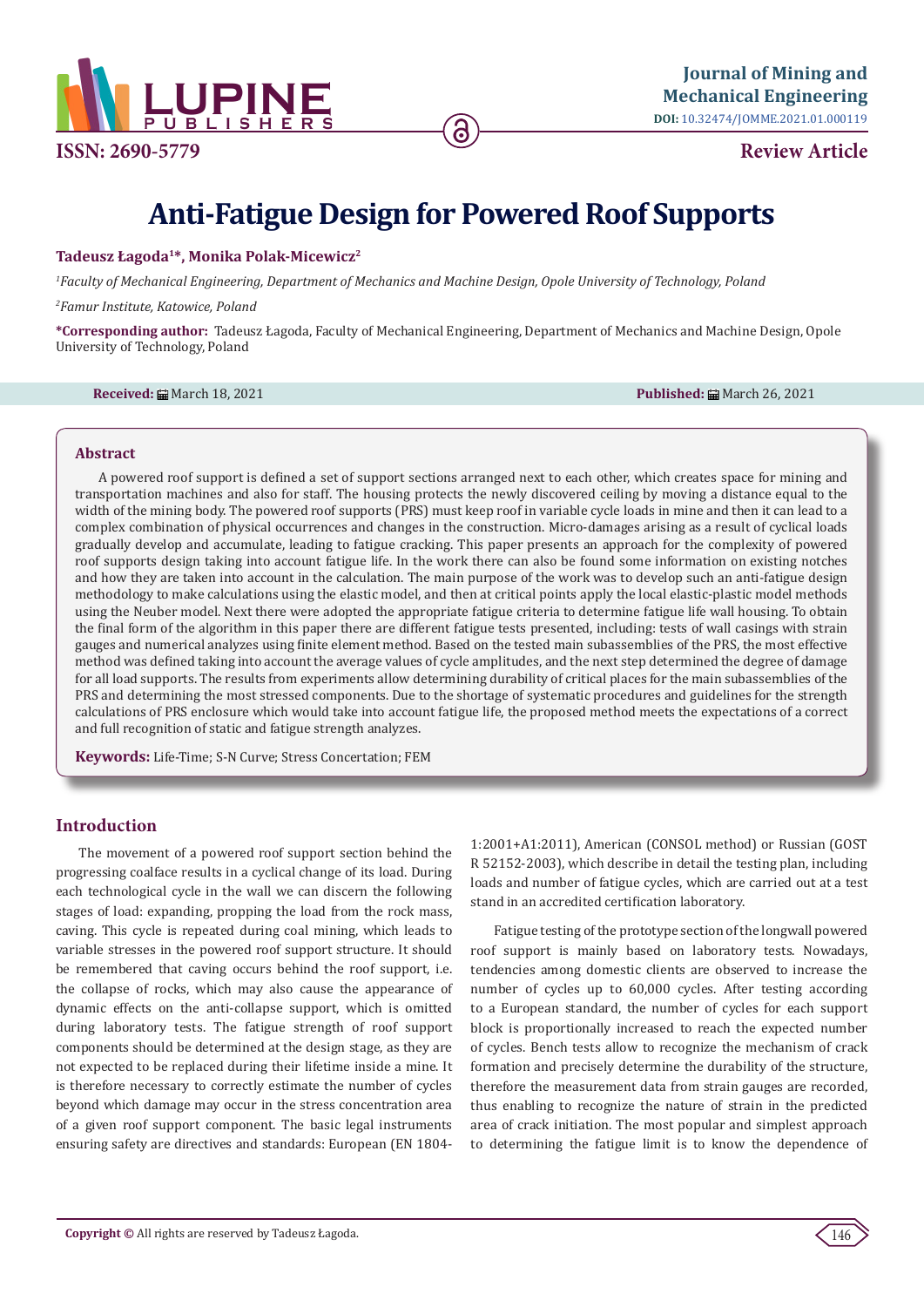stress amplitude on the number of cycles, so called Wöhler's or Basquin's diagram. However, relying solely on these diagrams in the case of the powered roof support is a very large simplification, which omits, among other things, geometric notches, structural notches and average values of cycles. A literature review on multiaxial cyclic fatigue shows that there is no single universal stress criterion for different load conditions. Therefore, one of the main objectives of this work is to attempt durability assessment using numerical analysis based on the finite element method and to adopt an appropriate fatigue criterion in order to determine the most exposed area on this basis, while at the same time identifying the component most exposed to potential failure.

# **Characteristics of powered roof support tests**



**Figure 1:** Prototype section of the powered roof support during bench tests.

Experimental research on the powered roof support was carried out in the Technical Laboratory in Opava (Figure 1) and lasted until the moment of visible damage to the structure. The appearance of cracks threatening the safety of continued testing resulted in stopping the tests and the final determination of the durability. The research method was presented in the works [1 - 9], and the applied criterion of multi-axial fatigue was described in the work [10]. It should be emphasized that although laboratory tests do not fully reflect the actual conditions in the mine underground, the variety of supporting actions and the number of cycles in the stress tests usually exceeds the actual operation of the powered roof support. Such a conclusion was reached after long-term observations of the powered roof support during its examination, operation and servicing.

The results obtained from experimental studies were used to determine elastic and elastic-plastic strain according to the formula below:

 $\varepsilon_{at} = \varepsilon_{ae} + \varepsilon_{an}$  (1)

where:

 $\varepsilon_{at}$  - amplitude of total strain,

 $\varepsilon_{\text{eq}}$  - amplitude of elastic strain,

 $\varepsilon_{\text{an}}$  - amplitude of plastic strain.

In the cycle of alternating stresses sinusoidally one can

distinguish: maximum stresses of the cycle  $\sigma_{\text{max}}$ , minimum stresses of the cycle  $\sigma_{\min}$ , stress amplitude  $\sigma_{a'}$  average stress of the cycle  $\sigma_{\min'}$ stress change interval T or frequency f. Each stress amplitude  $\sigma_{\text{\tiny a}}$  or maximum stress  $\sigma_{\text{max}}$  shall be matched by the number of destructive cycles Nf until the stress amplitude  $\sigma_{\rm a}$  drops to the fatigue limit at the specified number of Nf.

In the first step, from the Ramberg-Osgood equation, the curve of cyclic strain is determined:

$$
\varepsilon_{a} = \frac{\sigma_{a}}{E} + \left(\frac{\sigma_{a}}{K}\right)^{\frac{1}{n}} \quad (2)
$$

where:

E- Young's modulus,

 $\sigma_{\rm a}$  –stress amplitude,

- K' the coefficient of cyclic strain hardening,
- n' the exponent of cyclic strain hardening.

The next step is to determine the extremes of the function waveforms for a given type of supporting action, followed by stress amplitudes and mean values according to the following formula:

- stress amplitude  $σ$ 

$$
\sigma_a = \frac{\sigma_{\max} - \sigma_{\min}}{2} \quad (3)
$$

- average value  $\sigma_m$ 

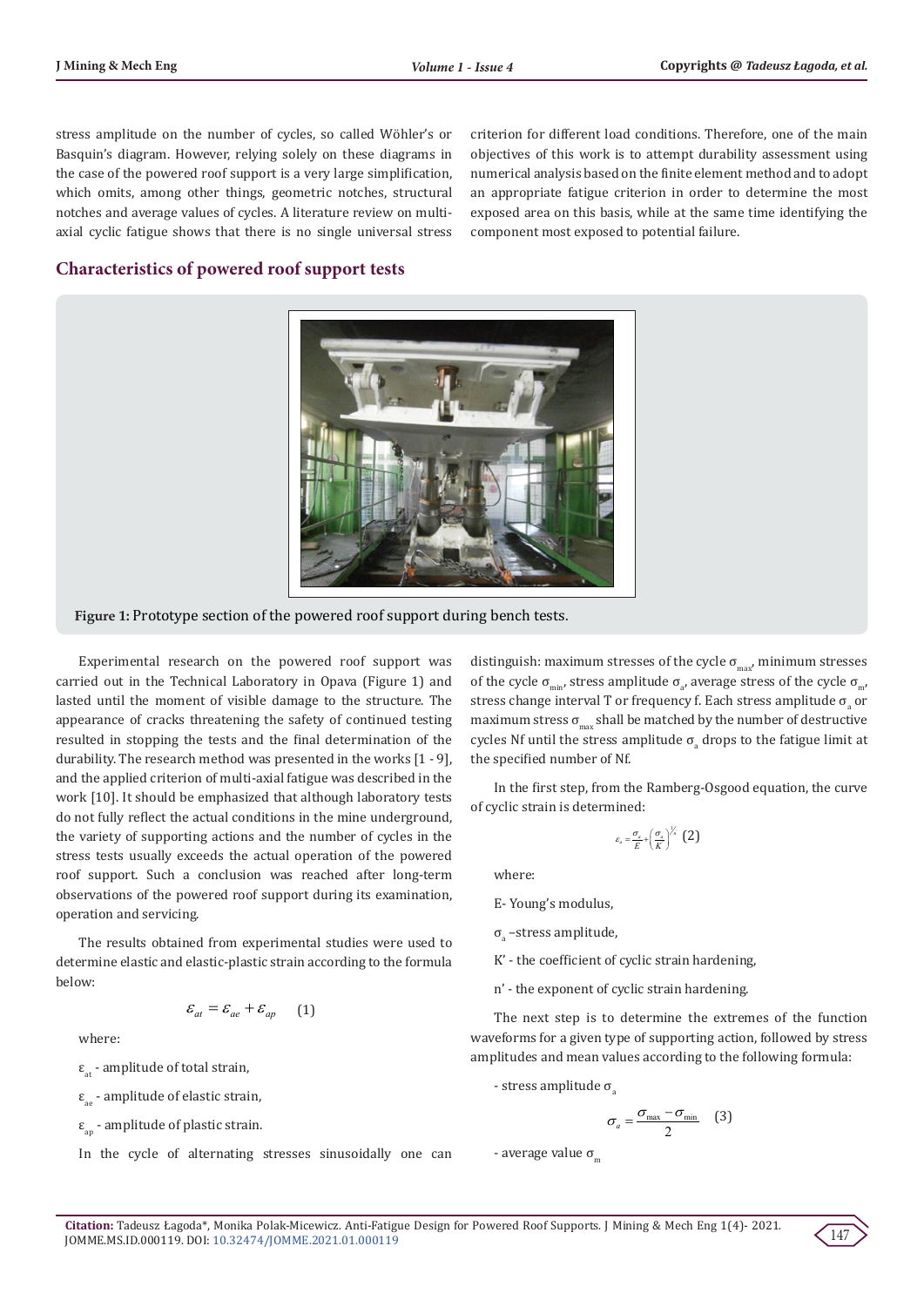$$
\sigma_m = \frac{\sigma_{\max} - \sigma_{\min}}{2} \qquad (4)
$$

Based on the characteristics prepared from Basquin correlation and material data, the fatigue limit with respect to the crack area can be most easily determined. Thus, three areas can be distinguished depending on stress levels and number of cycles: quasi-static, low cycle (LCF) and high cycle (HCF), for which appropriate multi-axial fatigue criteria are used: strain, stress and energy model combining the two previously mentioned factors (Figure 2).



It should be remembered that there are no clearly defined boundaries between quasi-static and low cycle or low cycle and high cycle strength. Experience shows that the first cracks may occur primarily in the weld areas [11] and that these places should be properly designed using available tools such as numerical programs (e.g. ANSYS, ABAQUS), Welding Institute guidelines [12], or British standards describing permissible fatigue stresses in welded joints [13].

Welded joints are classified as notched elements. Their evaluation is hindered not only by the local geometry but also by the microstructure and residual stresses caused by the welding process[10]. The methods used to estimate the durability of notched elements, and welded joints undoubtedly belong to notched elements, can be divided into local and non-local (global). Both methods can be further divided into those based on stress using the elastic body material model and those using the elasticplastic body model dependencies. When considering the initiation of fracture, it is most often assumed that the initiation takes place at the notch surface. At this point, local stress usually takes on high values and calculated durability often indicates significantly fewer cycles to failure [14, 15]. Global methods most often use the fatigue factor of notch effect  $\mathtt{K}_\mathrm{f}$  whose dependence is based on fatigue characteristics determined in laboratory tests.

For welded joints, the average stress value can be considered to have no significant effect on fatigue life. Łagoda in the work [16] presents the results of welded joint tests. They produced practically identical fatigue diagrams for symmetrical and pulsating loads. This is probably due to the existing high residual stresses. Fatigue strength is relatively slightly dependent on the type of welded joint being analyzed, but is more affected by the type of load, the quality of the weld and its size.

One of many methods of determining the durability of notched elements is to determine the theoretical factor of notch effect  $K$  $(\alpha_{k}$  - according to Polish literature). This parameter is based on the stress or strain at points of the concentration of stress or strain.

$$
K_t = \frac{\sigma_{\text{max}}}{\sigma_n} \quad (5)
$$

where:

 $σ<sub>max</sub>$ ,  $ε<sub>max</sub>$  - maximum stress or strain in the notch,

 $\sigma_{n'}$ , ε<sub>n</sub> - nominal stress or strain.

If elastic-plastic strain is present in the notch, the  $K_t$  factor shall be determined as the geometric mean according to the Neuber rule by means of factors of stress and strain concentration.

$$
K_{t} = \sqrt{K_{\sigma} K_{\varepsilon}} \qquad (6)
$$

where:

and

 $K_{\sigma} = \frac{\sigma_{\max}^{e^{-p}}}{\sigma}$  $K_{\sigma} = \frac{\sigma_{\text{max}}}{\sigma_{n}}$ σ  $=\frac{\sigma_{\max}^{e-p}}{\sigma}$  (7)

*K*ε

$$
K_{\varepsilon} = \frac{\varepsilon_{\max}^{\varepsilon - p}}{\varepsilon_n} \tag{8}
$$

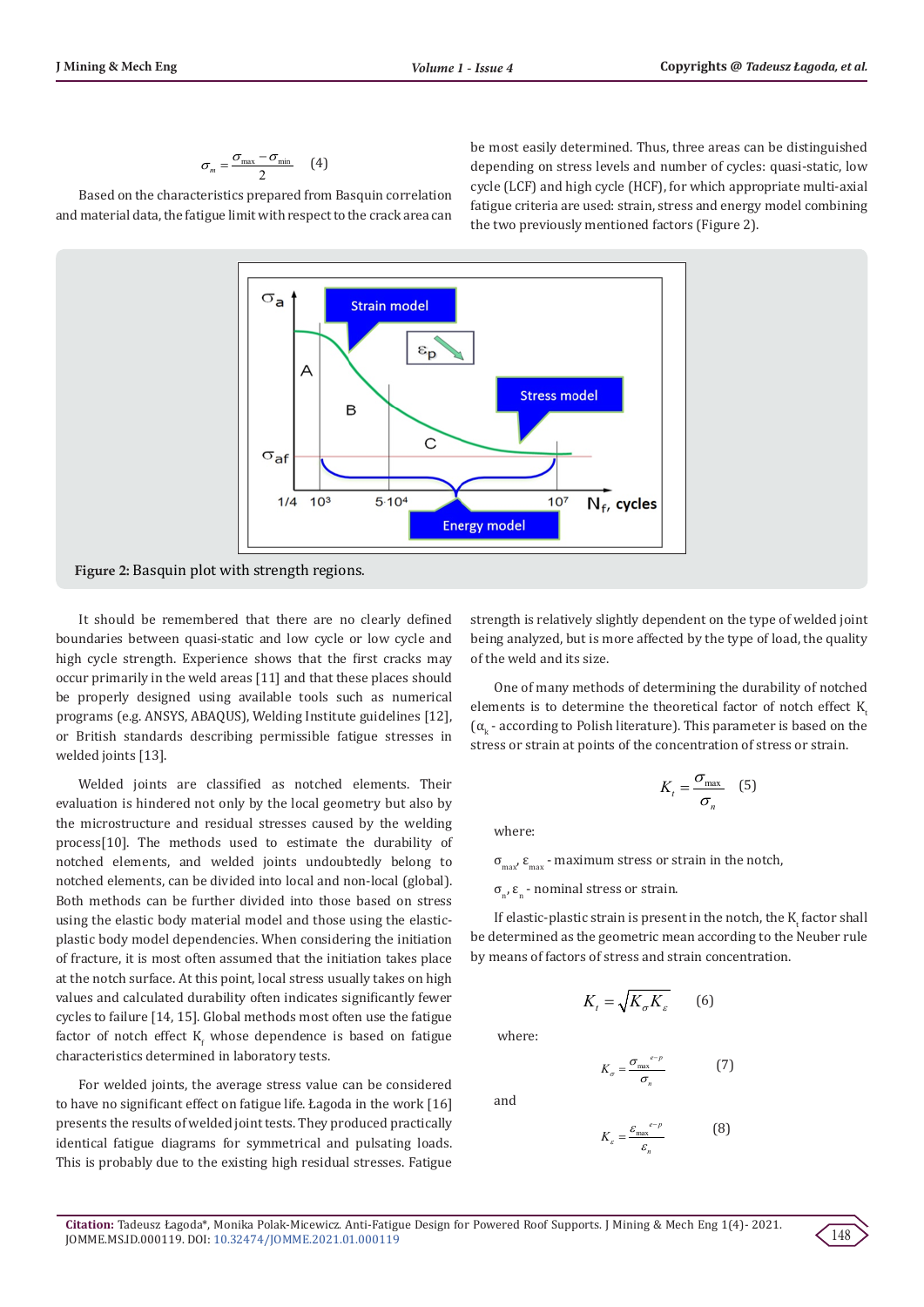while  $\varepsilon_{\text{max}}^{\text{e-p}}$  and  $\sigma_{\text{max}}^{\text{e-p}}$  are the local maximum elastic-plastic strain and the normal stress in the elastic-plastic model respectively [16].

In order to estimate the fatigue life of components containing both geometric and structural notches, methods based on the fatigue coefficient of notch effect  $\mathsf{K}_\mathrm{f}$  can be used, the value of which can be determined from the correlation:

$$
K_f = \frac{\sigma_{sm}}{\sigma_{not}} \text{ (9)}
$$

where:

 $\sigma_{\rm sm}$  - amplitude of nominal stresses in elements without geometric notch,

 $\sigma_{\text{not}}$  - amplitude of nominal stresses in notched elements.

On the basis of fatigue tests carried out for medium strength steels such as S355N, Biłous in the paper [17] proved that for the range of a large number of cycles these steels weaken, and highstrength steels (e.g. S690Q) tend to strengthen with the increasing number of cycles. This conclusion can have a significant impact on the design and selection of the welded joint, especially in the area of the leg pockets.

#### **Example of fatigue life assessment of roof supports**

To determine the fatigue life, the degree of failure must be calculated using one of the many damage accumulation hypotheses. In this paper, Palmgren-Miner linear rule [18] was applied, in which it was assumed that each fatigue cycle with specified parameters gives failure equal to the inverse of the total number of cycles causing failure. This function can be written in the form:

$$
S_{PM}\left(N_{block}\right) = n_i \sum \frac{1}{N_i}, \quad (10)
$$

where:

- N<sub>i</sub> is the number of cycles for subsequent supporting actions,

-  $n_i$  is the number of repetitions of tests for subsequent supporting actions.

According to this hypothesis, damage occurs when the total portions of damage reaches the value of 1.

The following is a general algorithm [19] for fatigue life determination using Basquin characteristics (Figure 3).



**Figure 3:** Fatigue life calculation steps under multi-axis loading conditions.

The calculation of effective support stresses, especially in the areas of welded joints, requires the use of FEM. In previous works [20], calculations were carried out for individual structural elements. An attempt was made to determine fatigue life based

on the FEM results of the structure as a whole, with appropriate contact points and coefficients of friction between the bending loading blocks (Figures 4 - 6).

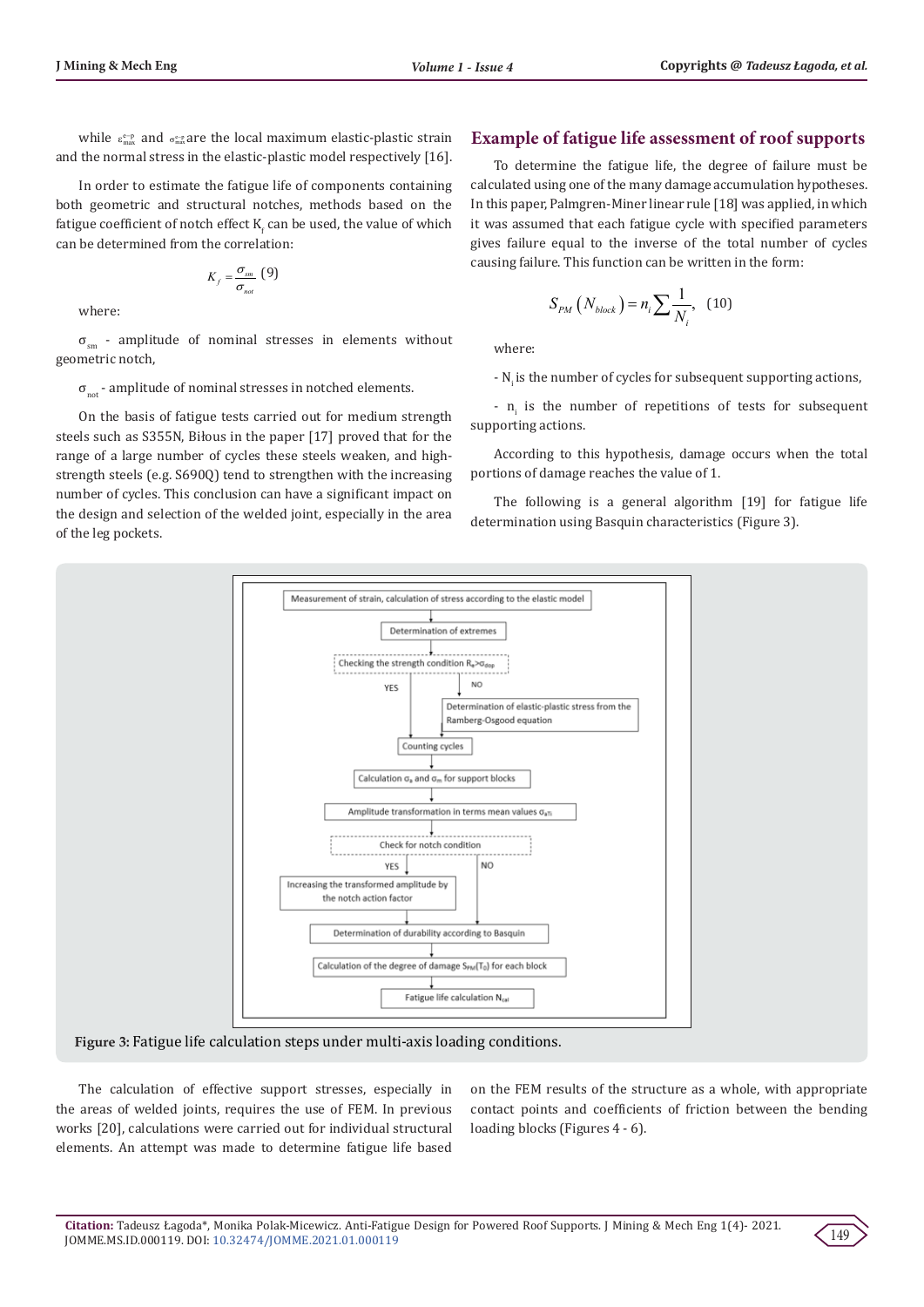

**Figure 4:** Reduced stress layers H-M-H for symmetrical supporting, [MPa].



**Figure 5:** Equivalent stress layers H-M-H for unsymmetrical loading for canopy [MPa].



**Figure 6:** Equivalent stress layers H-M-H for unsymmetrical loading for base [MPa].

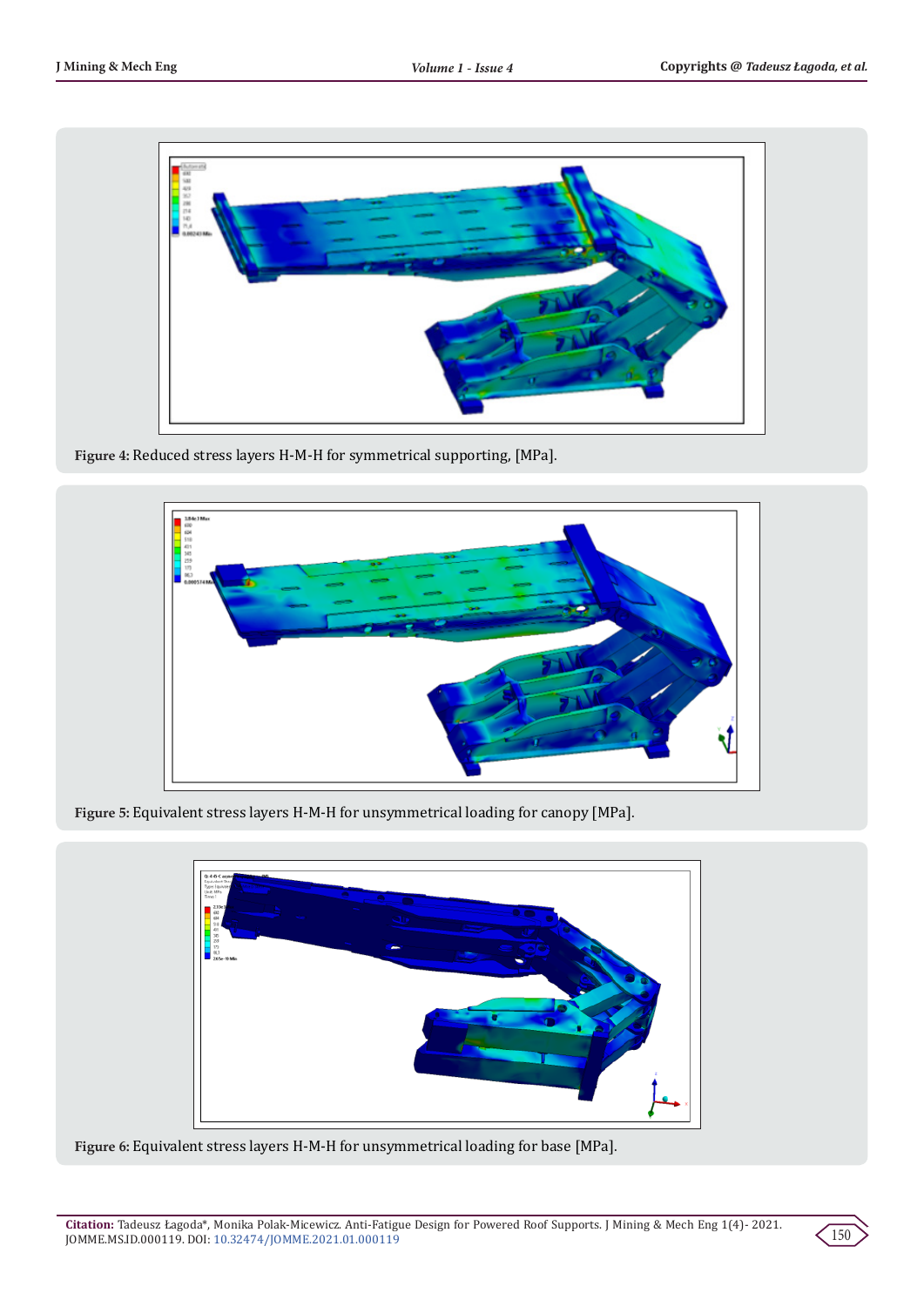Simulation tests carried out on all types of propping actions for the standard prototype roof support in the laboratory showed that the designed structure will last more than 100,000 cycles. Calculated life values showed that the design would meet the high fatigue strength requirements for an increased number of cycles, and that local cracks may occur due to other factors unrelated to the manufacture of the powered roof support.

# **Conclusions**

The presented method and conclusions resulting from the simulation calculations are only a fragment of a complex methodology of predicting the durability of a longwall powered roof support. The strength analyses are continuously modified on the basis of further laboratory tests in order to be able to precisely determine the degree of damage in the individual areas of the structure in the future and to optimize them.

Determination of critical points of the components of powered roof support section and further determination of fatigue life may constitute a significant step towards the development of a methodology for tailoring a longwall roof support according to the client's requirements and for increasingly difficult mining and geological conditions in which it will be used. It may also allow not only to update the methodology of roof support selection in Poland, in line with the development of knowledge and tools currently available in the world, but may also be a step ahead of the solutions existing in the best scientific and research centers worldwide concerning the selection and reliability for powered roof supports.

#### **References**

- 1. Jaszczuk M, Markowicz J, Szweda S (2009) Ocena wytężenia elementów podstawowych sekcji obudowy zmechanizowanej przy różnym sposobie jej obciążenia, Komtech, Innowacyjne, bezpieczne oraz efektywne techniki i technologie dla górnictwa człowiek - maszyna - środowisko, Gliwice, pp. 347-355.
- 2. Okrajni J, Plaza M, Markowicz J (2010) Opis procesu odkształcenia elementów obudowy zmechanizowanej, XXIII Sympozjum Zmęczenie i Mechanika Pękania, Bydgoszcz-Pieczyska, pp. 351-352.
- 3. Hussein MA, Ibrahim AR, Imbaby SS (2013) Load calculations and selection of the powered support basedon rock mass classification and other formulae for Abu-Tartur longwall phosphate mining conditions, Journal of Engineering Science 41(4): 1728 – 1742.
- 4. Jesiulek D (2019) Monitoring the operational parameters of a power roof support. Journal of Machine Construction and Maintenance pp.109- 115.
- 5. Yetkin ME, Simsir F, Ozfirat MK, Ozffirat PM, Yenice H (2016) A fuzzy approach to selecting supports in longwall mining. South Africa Journal of Industrial Engineering 27(1): 162-177.
- 6. Rajwa S, Janoszek T, Prusek S (2019) Influence of canopy ratio of powered roof support on longwall working stability – A case study. Int J of Mining Science and Technology 29(4): 591-598.
- 7. Kumar C(2014) Behavior of shield support in longwall mining, National Institute of Technology, Rourkela, India p. 56.
- 8. Szurgacz D, Brodny J (2019) Application of a roof support monitoring system for analysis of work parameters of a powered longwall system. E3S Web of Conferences 105: 1-7.
- 9. Michalak M (2007) Modelling of powered roof support work. Int J of Environmental and Ecological Engineering 5: 603-608.
- 10. Michalak M (2014) Gradual-randomized model of powered roof supports working cycle, Computer Science and Information Technology, Eds. NMeghanathan et al. p.15-24.
- 11. Polak- Micewicz M, Łagoda T, Khair Abdul W (2012) Determination of the Strength of Powered Roof Supports According for Fatigue Life. USA – 31st International Conference on Ground Control in Mining, West Virginia University, United States.
- 12. Łagoda T (2008) Lifetime estimation of welded joint. Springer.
- 13. Savaidis G, Vormwald(2000) MHot-spot stress evaluation of fatigue in welded structural connections supported by finite element analysis. Int J Fatigue 22(2): 85-91.
- 14. Łukasik T, Szubryt M (2008) Wytrzymałość zmęczeniowa konstrukcji spawanych - metody nowego podejścia, Materiały szkoleniowe, Instytut spawalnictwa, Gliwice 52(1): 1-5.
- 15.(1959) BS 7608:2014+A1:2015, Code of practice for fatigue design and assessment of steel structures Peterson R.E., in "Metal Fatigue", Ed.G.Sines, Mc Grawe-Hill pp.293-306.
- 16. Weixing Y, Kaiquan X, Yi G (1995) On the fatigue notch factor, Kf. Int J Fatigu 17(4): 245-251.
- 17. Łagoda T, Biłous P, Blacha Ł (2017) Investigation on the effect of geometric and structural notch on the fatigue notch factor in steel welded joints. Int J Fatigue 101(part II): 224-231.
- 18. Biłous P, Łagoda T (2009) Structural notch effect in steel welded joints, Materials and design 30: 4562-4564.
- 19. Palmgren A (1924) Die Lebensdauer Von Kugellagern. VDI-Z 68: 339- 341.
- 20. Polak-Micewicz (2012) Łagoda T.: Szacowanie trwałości zmęczeniowej obudowy ścianowej Fazos. Modelowanie Inżynierskie pp. 237-244
- 21. Polak-Micewicz M, Łagoda T, (2014) Trwałość zmęczeniowa zmechanizowanych obudów górniczych, Wieloosiowe zmęczenie losowe elementów maszyn i konstrukcji, Część XVI, Studia i Monografie z. 376, Opole,poland.